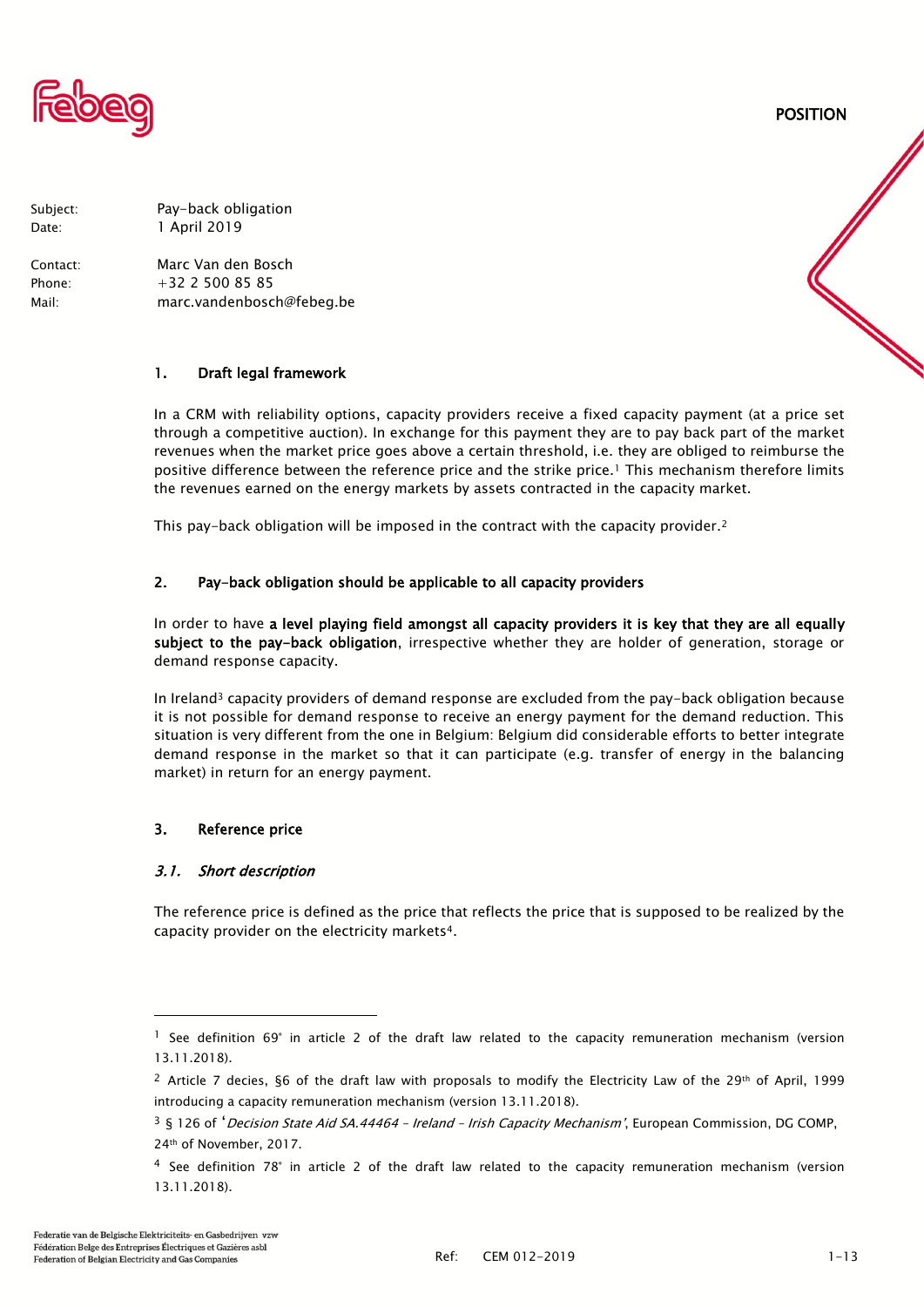

The reference price should approximate the revenues that an asset has captured on the electricity markets. A correct methodology is an important precondition for a fair calculation of the amount that has to be paid back.

If the reference price methodology fails to reflect the revenues earned on the electricity markets, the resulting deviations between the real revenue and estimated revenue will create an additional risk for the capacity provider. One should be aware that such a situation would have several serious downsides:

− A generator that has a forward deal with a consumer will be exposed to the so called marketto-market risk of having to pay back the peak price in day-ahead while he has not been benefitting from that price level. Therefore, capacity holders will be forced to apply an additional risk premium on the capacity bids which leads to a structural increase of the global system costs and, hence, of the electricity invoice for the Belgian end consumers.

This additional risk could discourage both existing capacity holders and potential investors to invest in Belgium and to participate to the Belgian CRM. Investors might choose not to bid in at all when the long-term risk they would be exposed to could not adequately be estimated or hedged. Such an approach would run counter to the original objective of a CRM, which is to provide a better investment climate for producers through risk reduction at the lowest cost for society.

- A decrease of the liquidity on the forward markets would be another consequence. This would make the Belgian forward market less attractive with a negative impact on the competition and the possibilities for supplies to secure their electricity supply at an attractive cost. This would certainly impact industrial consumers who buy electricity years ahead and on the other consumers who would like their electricity supply ensured at the lowest cost.
- If Belgian capacity holders would be put in the situation where they will need to pay back revenues they have never received in the spot market, this would be a major **market distortion** as such risk doesn't exist in other countries.

To avoid such detrimental impacts, the reference price methodology should properly handle the volumes hedged on the forward markets versus the volumes exposed to the short-term markets. For this reason, FEBEG urges for a realistic and pragmatic approach that as much as possible correctly reflects the revenues of the capacity provider.

Other countries with reliability option have also developed a methodology to determine a reference price. However, it is important to highlight that those countries have different electricity systems compared to the Belgian one, which is portfolio-based. Their solutions are not transposable as such to the Belgian market.

| Ireland | § 59 |     | Price actually obtained by an individual capacity provider selling its electricity |  |  |  |  |
|---------|------|-----|------------------------------------------------------------------------------------|--|--|--|--|
|         |      |     | on the electricity market (spot).                                                  |  |  |  |  |
|         |      |     | If a seller fails to sell, balancing prices will apply                             |  |  |  |  |
|         |      |     | No reference price for foreign capacity providers.                                 |  |  |  |  |
| Italy   |      | 88- | Reference price is function of the price of MGP (Mercato del Giorno Prima) and     |  |  |  |  |
|         | 91   |     | the MSD (Mercato per il Servizio di Dispacciamento).                               |  |  |  |  |
|         |      |     | All forward volumes are excluded from pay-back obligatoin                          |  |  |  |  |
|         |      |     | Reference price for foreign capacity providers is the MGP price, as market         |  |  |  |  |
|         |      |     | coupling is not applied to balancing up till now.                                  |  |  |  |  |
| Poland  |      |     | Not applicable                                                                     |  |  |  |  |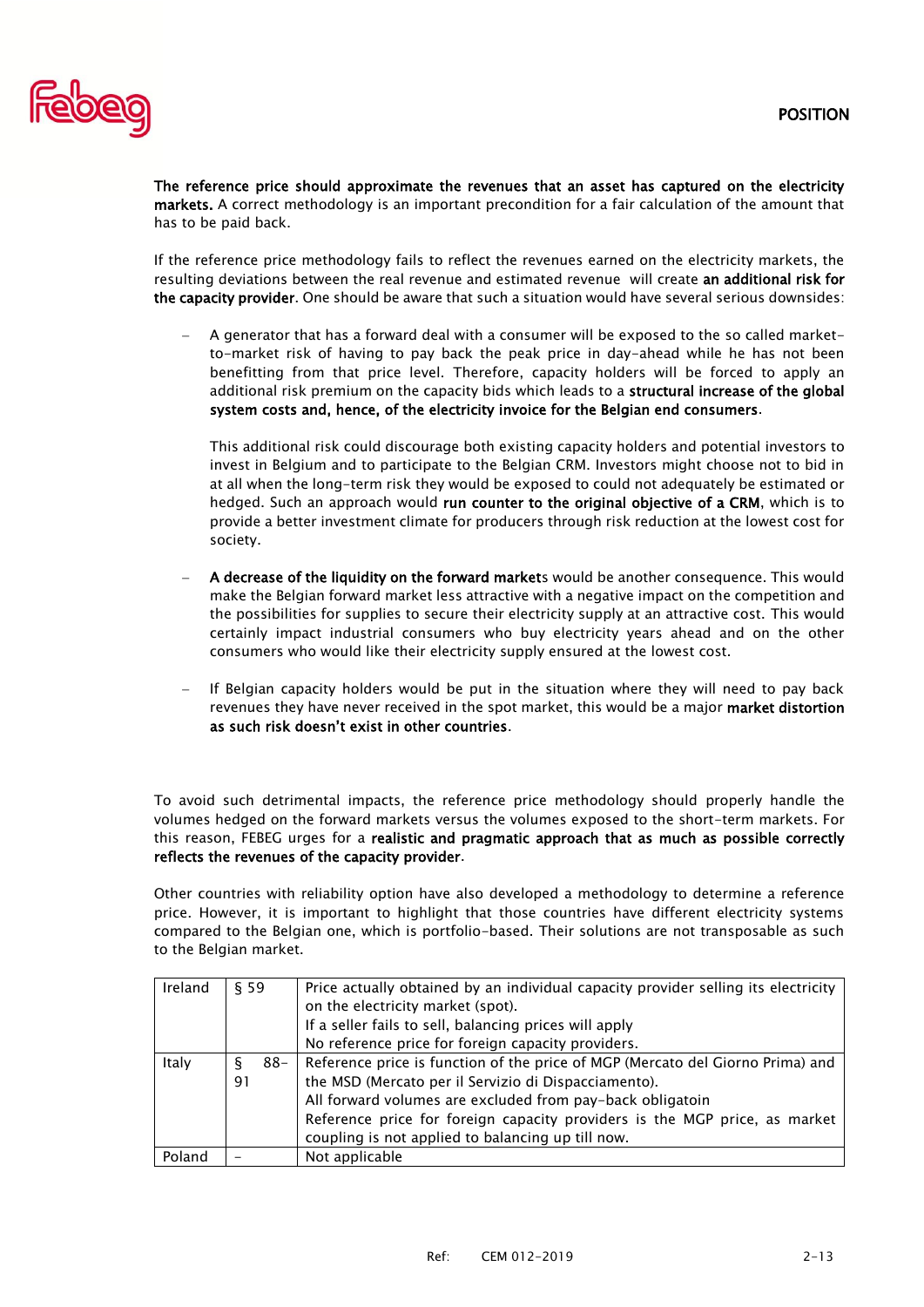

| Great-         | $\overline{\phantom{0}}$ | Not applicable                                                                                          |
|----------------|--------------------------|---------------------------------------------------------------------------------------------------------|
| Britain        |                          |                                                                                                         |
| <b>Belgium</b> |                          | Reference price based on day-ahead market and only applicable on volumes<br>exposed to the spot market. |

# 3.2. Explanation FEBEG proposal

#### Hedging as a valuable risk management tool for both generators as consumers

Prices on the electricity markets are reflecting at all times the supply-demand balance and are therefore fluctuating from one day to another, and even from one hour to another. The price levels are reflecting the marginal generation or opportunity costs, not only from conventional units (e.g. commodity costs) but also more and more from other providers (e.g. renewables, storage, demand response).

Changes in price are a source of uncertainty and risk for both producers and consumers. To mitigate such risks, producers and consumers can agree beforehand to sell/buy the electricity for a certain period at an agreed price. Such trades are hedging operations that are being executed mainly on forward markets. On these markets, electricity can be bought and sold from roughly 3 to 2 years in advance so market participants can limit their exposure to price risks on the short-term markets. These forward markets thus provide value for both producers and consumers, as it provides immunization against price fluctuations. A standard measure of this price risk is the 'Value at risk' (VaR). A simple example of the VaR calculation of a producer is shown in [Exhibit](#page-2-0) 1.

#### <span id="page-2-0"></span>Exhibit 1 - Value at Risk: simplified calculation

- Current electricity prices on forward markets are 45  $\varepsilon$ /MWh
- Maximum price drop in x% confidence interval is 30  $\epsilon$ /MWh (price dropping to 15  $\epsilon$ /MWh)
- For a 400 MW power plant, the Value at Risk for one day is: 400  $*(45-15) * 24$  (hours) = 288.000  $\epsilon$
- If half of the energy of the power plant is sold on the forward market today, the Value at Risk will be halved: 200 \* (45-15) \* 24 = 144.000  $\epsilon$

On the one hand, hedging provides the capacity providers (generation, storage, demand response, …) the opportunity to choose for the optimal way to position their assets on the different markets depending on their risk appetite. On the other hand, the use of forward markets benefits both small and large consumers through such risk-mitigation. Large consumers often hedge part of their consumption on the forward markets in line with their expected consumption, price levels and risk strategy. Especially energy-intensive, industrial consumers usually have active hedging strategies to manage their energy costs. Small consumers benefit implicitly from the hedging strategies of their supplier, who hedges their portfolio in order to have competitive offerings towards consumers.

Whether and which proportion of the generation capacity or expected load is hedged depends on numerous elements, such as the prices in the forward markets, the expectation of the price evolution and the hedging strategy of the market participant. Such activities are performed by traders active on the different markets and mostly acting on behalf of producers or consumers via trading departments of larger companies. Independent trading companies can provide additional liquidity to markets but have no use for a physical delivery of electricity for themselves. As electricity cannot be stored in a warehouse to await moments of higher prices, independent traders have therefore to close any open positions before the actual physical delivery of the energy.

Finally, it is important to make the distinction between risk transfer and risk elimination. A producer that hedges the output of a power plant transfers the price risk to another party by selling the corresponding energy through a forward contract. If the buyer of this energy has no use himself for the energy – i.e. he is not an end consumer or a supplier – the underlying price risk is merely being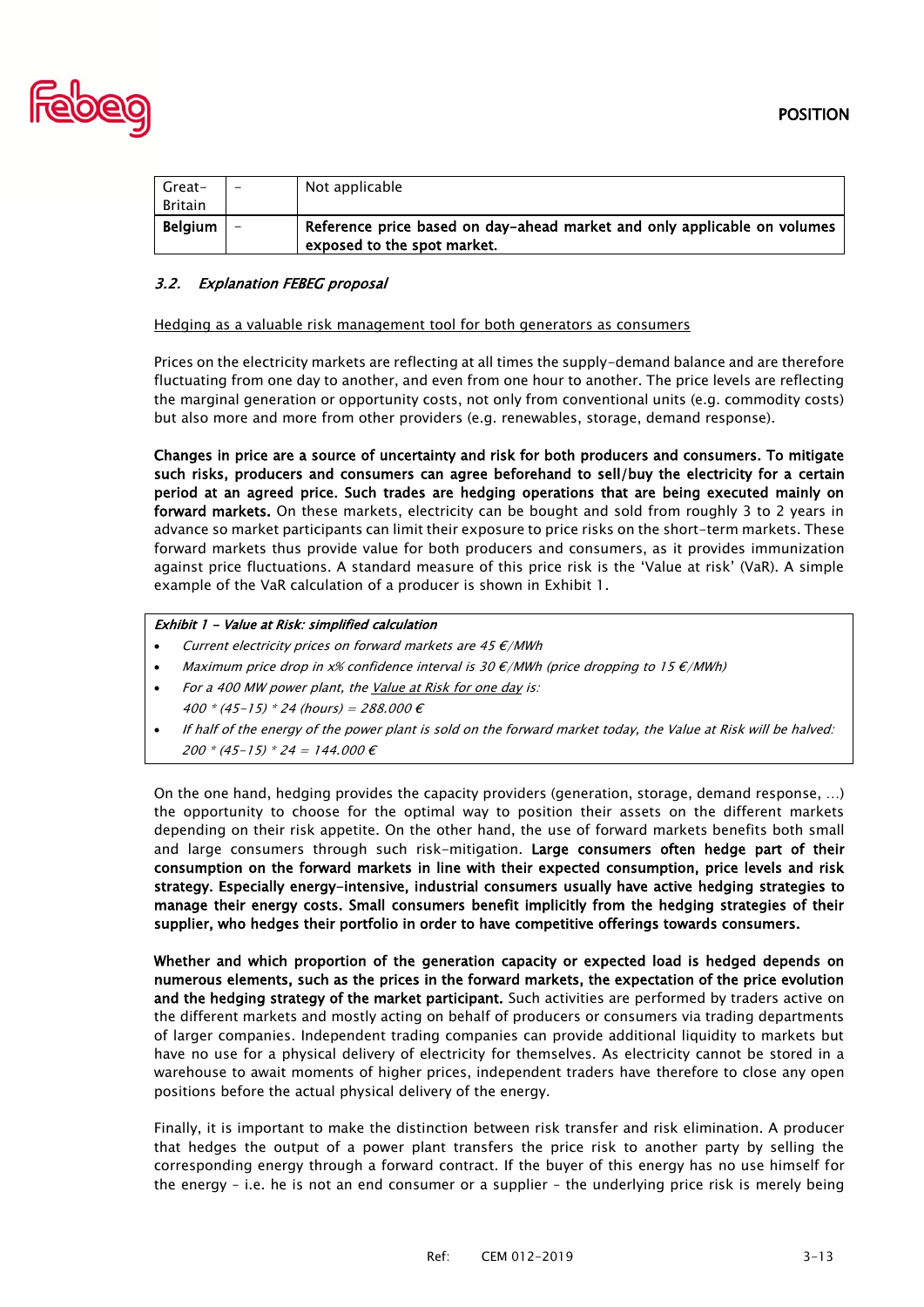

transferred from the producer to this buyer of the contract. This reasoning also applies to the generation department of a utility that transfers the energy to its own trading department. As the trading department has no use for the energy itself, the price risk has been transferred, but from the overall perspective of the utility, the price risk remains. The only way to completely eliminate the price risk corresponds to a situation where the buyer of this energy is actually expecting to consume this energy for his own activities (industrial or commercial). In this way, both the buyer and the seller of the energy are immunized against further price fluctuations and the price risk has been eliminated. In other words, traders can never by themselves remove the price risk associated to the ownership of some energy. They can merely facilitate hedging activities by providing liquidity and act as counterparties for producers and consumers. As a result, the actual volume of energy held by traders will always be limited, as it poses a direct and sizeable price risk to them, and has a value of zero or even negative when delivery will occur. A simple example (see [Exhibit](#page-3-0) 2) illustrates the risk posed by large positions and the strict need for risk elimination instead of merely risk transfer.

#### <span id="page-3-0"></span>Exhibit 2 - Risk of a forward CAL contract

- A generator wants to sell the full baseload output of a 400 MW power plant for 1 year ahead on forward markets
- Current baseload price is 45€/MWh, so the contract is sold for: 45 \* 8760 (hours / year) \* 400 = 158M  $\epsilon$
- If a trader buys this contract, he is exposed to a large risk: a 15€/MWh drop in the price will cost him 52M  $\epsilon$
- The Belgian electricity market is between 6.000 and 10.000 MW (so equivalent of between 15 and 25 of such power plants), which clearly exceeds the ability of any player to be exposed to such risks. Hence, the need for risk elimination instead of risk transfer.

For a producer, it can generally be considered that the more likely a unit is expected to deliver energy at a certain time, the earlier it is hedged. The actual level of hedging of market players integrates numerous components to fully reflect opportunities and risks that market participants are exposed to.

#### Hedging and the pay-back obligation

The introduction of reliability options will be an additional component to be integrated in the hedging strategy of market participants.

A central question is to define the part (volume) of the contracted capacity that is actually exposed to the high electricity prices and that could earn actual revenues above the strike price. These high electricity prices are reflecting tight conditions of supply-demand balance and manifest exclusively on the short-term markets. But as explained in the previous paragraph, producers are selling part of the expected energy generated in advance on the forward markets. Energy which is already sold on forward markets, is no longer able to capture any revenue from the short-term markets. Indeed the producer has already agreed to deliver this energy at a pre-determined price through the forward contract. The necessity of accounting for hedged capacity when defining the pay-back obligation is in line with the underlying economics and risk management practices and is therefore generally accepted.

#### Misunderstandings on hedging and the pay-back obligation

FEBEG considers it very important to have an informed and factual debate on the relation between the reference price and hedging. In this perspective, FEBEG would like to address and clarify a few concerns.

#### Effective, risk reducing hedging includes risk reduction at the consumer-side

A first concern for taking into account hedged capacity when calculating the pay-back obligation is a perceived risk that consumers would pay twice. On the one hand, the consumer would pay for the capacity remuneration to ensure a sufficient level of adequacy and on the other hand he would nevertheless remain exposed to high prices for the (hedged) capacity that is excluded from the payback obligation. However, it is not correct to assume that a trader could be the final party in a hedging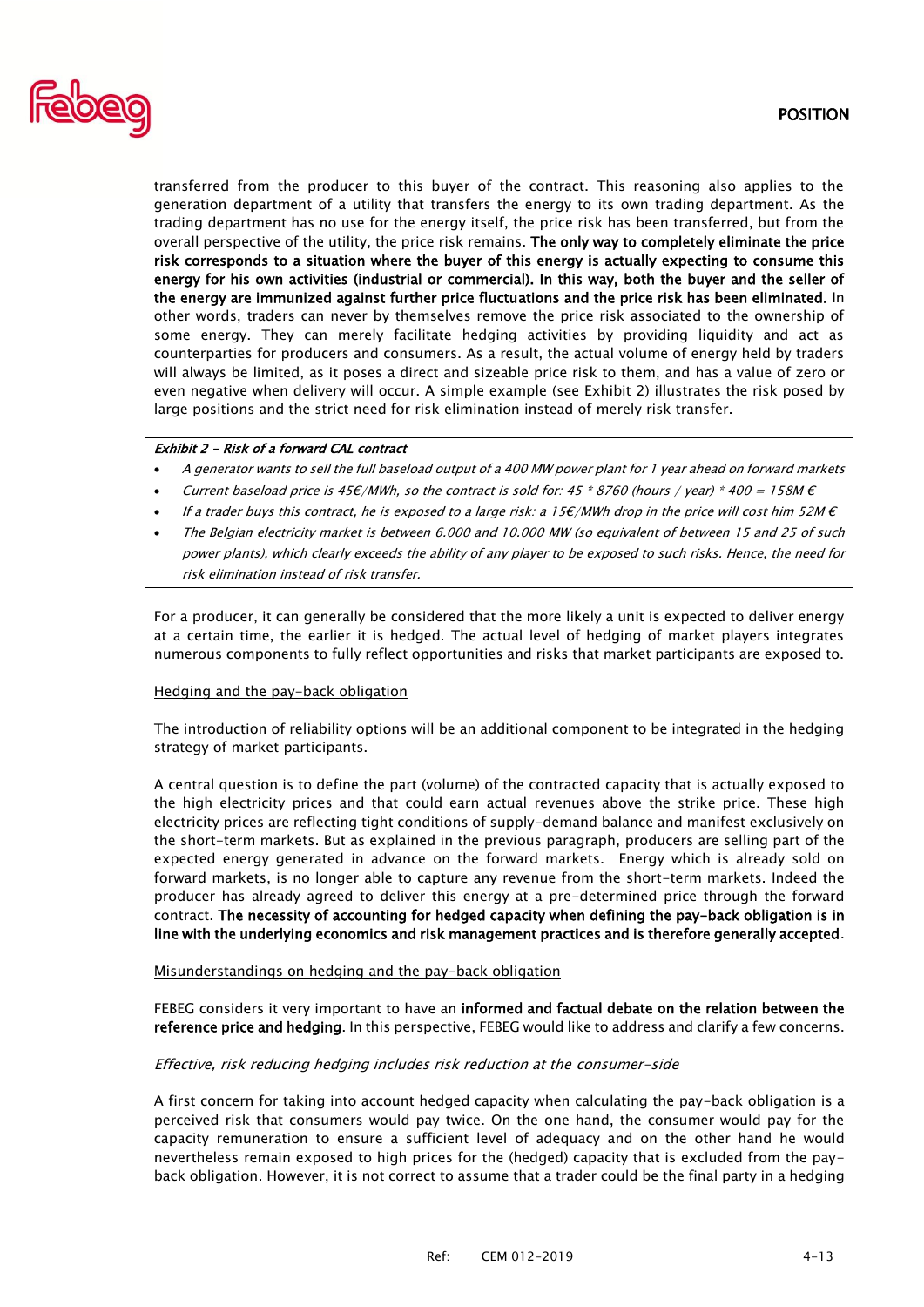

strategy, leaving the consumer exposed to spot-prices with any associated price spikes, in addition to the cost of the reliability options. This incorrect view ignores several fundamental elements of the forward markets:

- Final consumers also want to reduce their price risk. Large consumers, like industrials, can do this outright by buying their energy through forward contracts. Suppliers on their side have to be competitive on the retail market and should therefore make their customers benefit from their (active) risk management. For instance, a final consumer concluding a contract with fixed electricity prices would expose the supplier to a price risk unless this supplier is buying at the same time the energy for these contracts through trades on forward markets. The idea of passive consumers exposed to the short-term markets is therefore incorrect.
- As explained previously, any party that does not consume the energy itself, remains exposed to the price risk of the energy in its portfolio. The assumption underlying this concern is therefore unrealistic: traders are not willing to remain exposed to large price risks even for the small hypothetical chance of capturing a limited number of price spikes over a year. Additionally, traders should not remain with open positions close to delivery because there is no physical delivery on their side.

Traders are thus not willing to remain exposed to price risks for large volumes and consumers want to reduce their price risk (through their suppliers). Hedged capacity that is accounted for in the calculation of the pay-back obligation is therefore not an additional cost to consumers but actually reflects a reduction in exposure to high prices by both consumers and producers.

# Hedging cannot be an effective risk-reduction tool through in-company trading

Another concern regards the ability of producers to 'simulate' hedges that would allow them to evade the pay-back obligation and to earn revenues above the price threshold on the short-term markets. A producer would be able to perform such simulation of a forward hedge through the intervention of a trader that belongs to the same company as the producer. Such an in-house trader could thus act as an intermediary to artificially increase the hedging ratio of the producer. In this way, the producer can evade partly the pay-back obligation as more of its capacity 'appears' to be sold on the forward markets while still earning the high short-term prices through its trading department.

This concern overlooks the actual objective of forward markets, hedging strategies and risk policies to reduce the risk exposure of the company as a whole. By transferring the price risk towards an in-house trading department, the company does not actually reduce its exposure to the price risk, i.e. the Value at Risk. As a result, the company that would be able to capture high prices on the short-term market also remains fully exposed to the short-term market price risks. In other words, such a situation does not reflect an effective strategy of hedging at company level and there would be no impact on the hedging ratio of this company. Therefore, the ratio of capacity that is sold on the forward market should make the distinction between internal risk transfers and external risk elimination from the perspective of the overall company. Hedging where there is effective risk elimination – where the producer is no longer exposed to short-term price fluctuations and thus no longer able to capture high prices on the short-term market – should be excluded from the calculation of the pay-back obligation.

## Generators capture short-term price spikes for all capacity, even for hedged capacity

Questions are also raised about whether hedged capacity is actually precluded from capturing high prices on the short term markets. The reasoning behind this is that high prices on the short-term markets are propagated back to the prices in the forward markets. Thus hedged capacity would still be able to capture the high prices on short-term markets through the price increases on the forward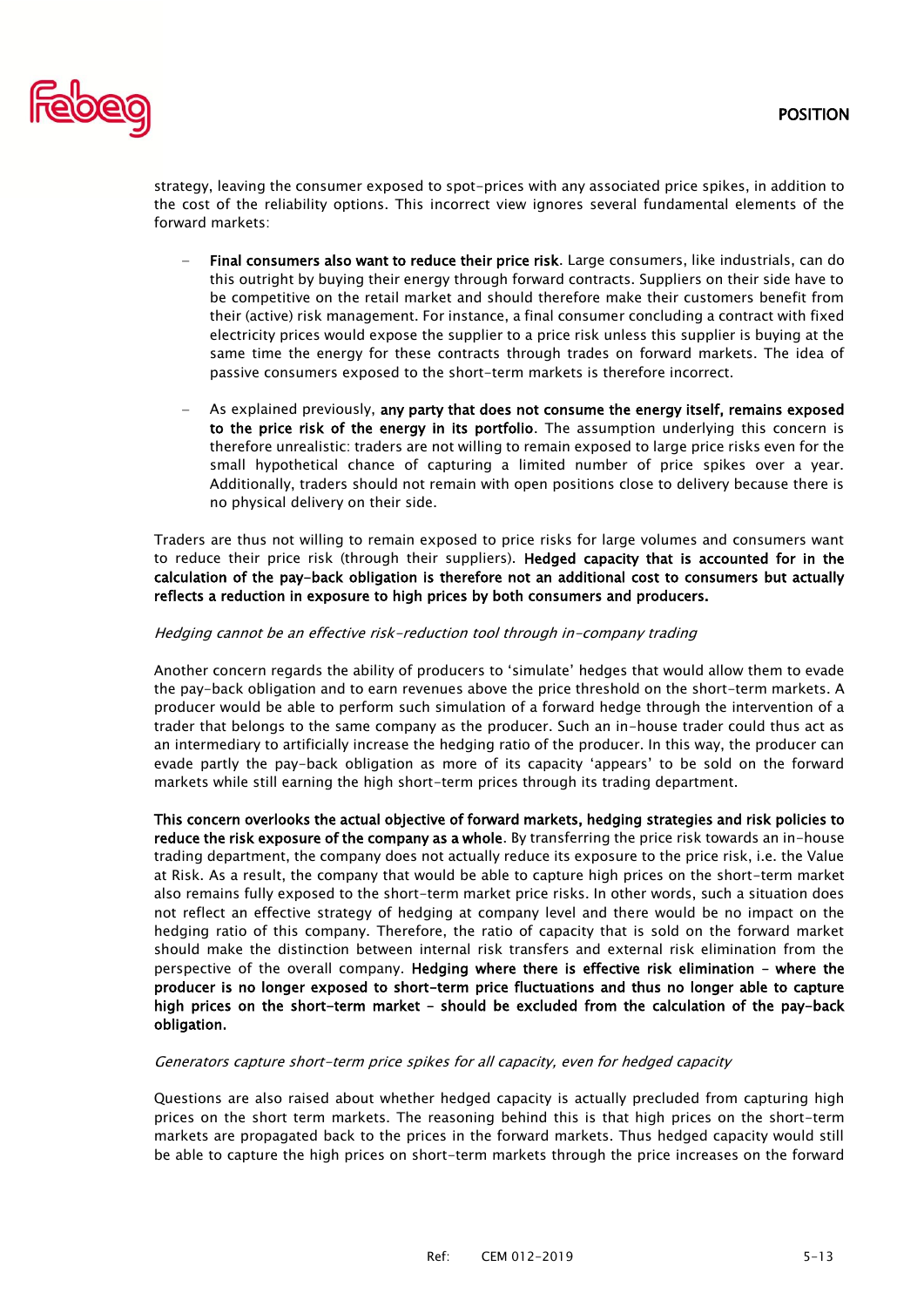

markets. As a result, there would be no reason to take account of hedged capacity when calculating the payback obligation as all capacity captures high prices on the short-term markets.

This reasoning is based on two key assumptions. One is that high prices on the short-term markets (with an hourly granularity, reflecting supply and demand (im)balance) are fully propagated back to the forward markets (being standardized, with a granularity based on year, quarter, month, … reflecting an average supply and demand situation). The other is that hedged capacity is perfectly able to capture any price increases on the forward markets whenever they occur. However, there are fundamental issues with both assumptions.

The first assumption regarding the perfect back-propagation of high prices on the short-term markets at first sight seems to be correct. For example, concerns regarding security of supply issues in Belgium and the reduced nuclear availability during winter 2018-2019 contributed, together with other factors, to a temporary increase of forward prices. However, it is incorrect to assume that such a situation is exemplary for actual moments of scarcity. The nuclear outages were announced well in advance and with a high degree of certainty. More commonly, high prices on the short-term markets are more driven by load fluctuations, (lack of) renewable generation and unexpected – or even forced – outages of thermal power plants. Such risks are impossible to forecast precisely in the timeframe of forward markets and as a result are heavily discounted in the forward prices. The perfect back-propagation of high prices on the short-term markets is therefore lacking.

The second assumption is that any risk-premium that occurs on the forward markets can be perfectly captured by producers. This implies that producers delay their hedging activity until the appearance of scarcity prices on short-term markets lead to increases in prices on the forward markets. However, as explained previously, hedging is a risk-reduction activity aimed at exchanging a risky, fluctuating short-term price for a fixed price at an acceptable level. The hedging activity is more driven by a riskpolicy with a time-path instead of a speculative or opportunistic trades. A producer may thus have already sold significant part of his capacity when scarcity concerns lead to price increases.

The ability of capacity to capture high prices appearing on the short-term markets through its hedging activity is thus very limited. Not only do forward markets reflect risks in both directions – under- as well as overestimating the potential of high prices on the short-term markets at different times – but also with the inherent uncertainty around it. Furthermore, the actual objective of hedging – risk reduction – in the forward markets precludes opportunistic behaviour of waiting for high-prices on the short-term markets to appear in forward markets.

## Ways to reflect hedging in the payback obligation

There is thus a genuine need to reflect the risk-management activities of producers on the forward markets in the calculation of the pay-back obligation. This can be achieved in several ways, with different degrees of associated drawbacks.

## Expose all contracted capacity to a reference price linked to short-term markets

This option assumes that contracted capacity can capture high prices on the short-term market, irrespective of whether it has already been sold on the forward markets as part of a hedging strategy. As explained previously, such ability to capture such high prices on the forward markets is based on questionable assumptions. Moreover, even if there is a perfect back-propagation of high prices on the short-term market and producers are able to perfectly capture this, there would still remain a fundamental financial risk for the producer. With for example a 1 in 20 year risk of scarcity appearing, the producer would need 20 years of revenue on forward markets to capture an equivalent amount of the scarcity revenue on the short term markets. If a scarcity moment would occur during the first years of the capacity market, the producer would be exposed to the full pay-back obligation while having not yet captured the equivalent amount from the forward markets. A producer – especially smaller ones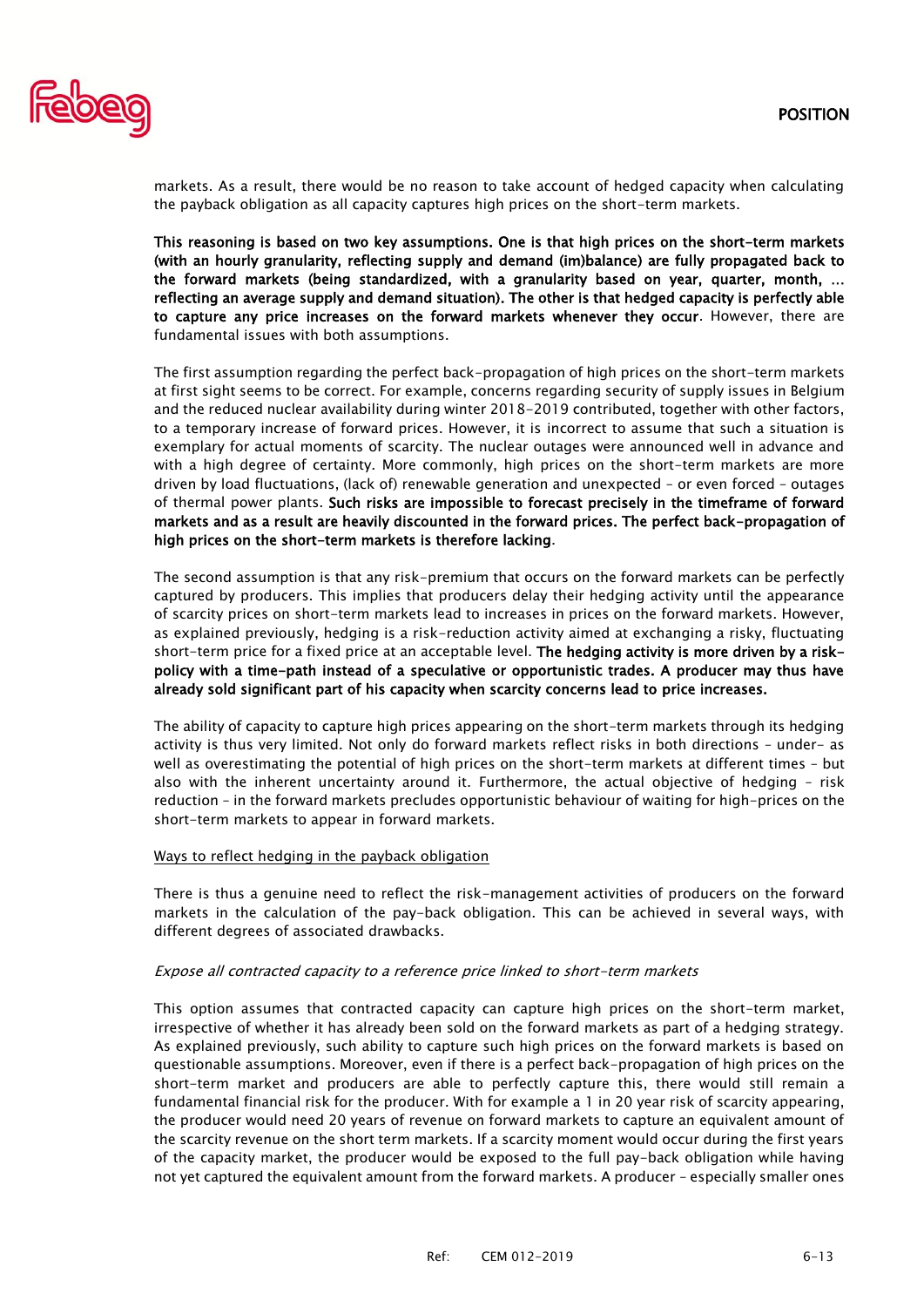

– would not be able to bear such a financial setback. This is then further exacerbated when the underlying assumptions of perfect back-propagation and perfect revenue capturing fall apart.

The result would be that producers only sell capacity on the forward markets with an additional risk premium or include it directly in the capacity price in the CRM tender. Both options would be detrimental to Belgian consumers due to additional risk premiums that a capacity market should actually reduce.

#### Include forward markets in the reference price

An option is to include all capacity in the calculation of the pay-back obligation and to include the forward markets in a generic way in the calculation of the reference price. This would account for the imperfect ability for producers to capture any scarcity premiums. However, there are numerous forward products with evolving prices through time. The inclusion of forward markets in a generic way in the calculation of the reference price will thus entail arbitrary choices on which products/prices at which maturity/times to include. Hedging on the other hand is a continuous and continuously evolving activity for which a pre-determined path of 4 years (for one-year contracts) to up to 19 years (for 15 year contracts) is too rigid. It could force producers to sell on the forward markets at moments where it is not economically sensible to do so. It could also fundamentally disturb the forward markets by forcing producers to sell at fixed moments, pushing prices artificially down at these moments while reducing liquidity and increasing prices outside of the time-windows determined by the reference price calculation.

The inclusion of forward prices in the reference price would be an improvement over total exclusion in case all contracted capacity is exposed to the pay-back obligation. However, it would still significantly and detrimentally disturb the forward markets as well as reduce the ability of producers to perform an effective hedging strategy. Furthermore it would very complex to implement.

#### Base the pay-back obligation on the realized hedging per power-plant

An option that would allow producers full freedom to perform hedging strategies is to exclude hedged capacity based on the realised hedging activity per power-plant. This would fully reflect what part of the contracted capacity was able to capture high prices on the short-term markets and should thus be subject to the pay-back obligation.

The challenge of this approach is to achieve a process that would allow the correct registration of all such trades for each individual power plant. Currently, hedging is being performed on a portfolio basis. This allows a producer to optimize not only the risks of different power plants within one portfolio, but also manage risks associated with a load portfolio and intermittent renewables. Disentangling all elements in separate hedging actions will be a costly process with a reduction in overall efficiency of risk management.

While the first two options to reflect hedging in the pay-back obligation would increase the risk to the producer, this approach would reduce such risks but at significant costs. It would make hedging more complex and expensive while at the same time less efficient as portfolio benefits would be lost.

#### Exclusion of volume based on ex-ante defined hedging ratio

A final option is that the reference price includes only short-term market prices and it is only applied to the associated short-term volumes (which would capture such prices). In this way, the reference price fully reflects scarcity prices when they appear. At the same time, capacities that were sold in forward markets that did not profit from scarcity pricing are immunized from pay-backs for revenues they did not earn. The ratio of volumes exposed to short-term markets and volumes sold on forward markets would be defined up-front as part of the auction specifications. This provides transparency to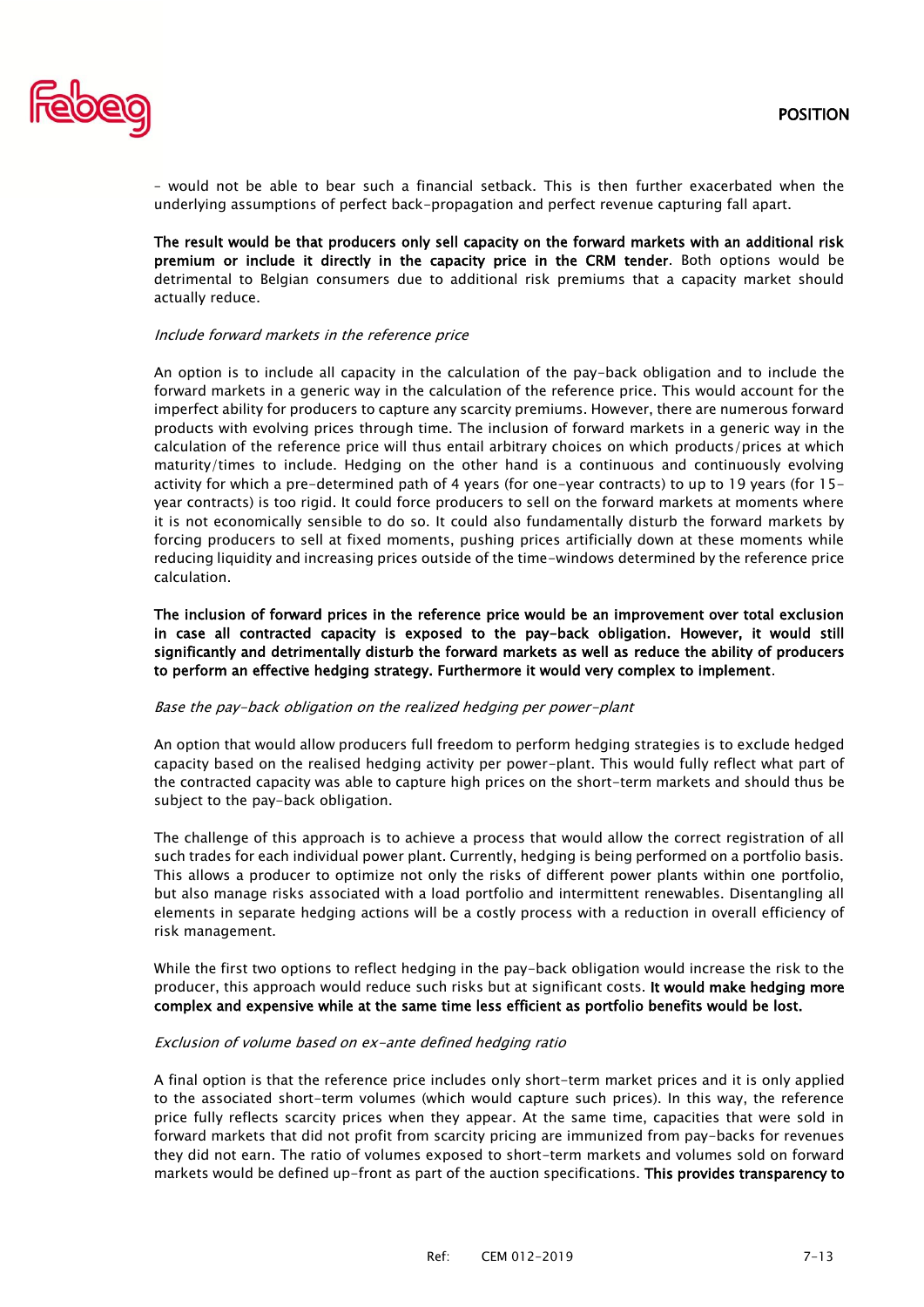

the producer as to what volumes will be exposed to the pay-back obligation and they can integrate this in their risk management. On the other hand, there is ability by capacity holders to evade or change the volumes exposed to the pay-back obligation by changes in their hedging strategy, as the ratio is defined in advance.

The ratio of volumes exposed to the short-term market can be delineated in several ways, for example per technology. The easiest option would be to use a general reference level of the volume exposed to short-term markets that is then applied to the contracted capacity for the calculation of the pay-back.

The ratio of volumes exposed to the short-term market - thus not hedged - will vary from one company to another, depending on the risk appetite. However, one can observe common practices in terms of hedging throughout the sector. Information is often publicly available in the annual reports of energy companies because the hedging ratio is relevant for the shareholders that want to have a view on the risk policies of companies. Globally, the annual reports of energy companies show that a very large majority (more than 85%) of the expected production is sold before the start of the delivery year, and thus no longer exposed to price fluctuations on the short-term markets. This finding reinforces the idea that a global and pragmatic approach - one general reference in line with common sector practices – should be favored in order to limit the administrative workload for all involved stakeholders.

#### How to correctly reflect the short-term markets in the reference price

The short-term market price component of the reference price should be based solely or mainly on the day-ahead market. The day-ahead market is the last effective, liquid and transparent market in which capacity holders can sell and buy energy. In other words: it is the most liquid market in which the large majority of capacity that is still exposed to short-term market is active. As its price is based on pay-as-cleared, it also provides a clear price signal that all market participants pay or receive and clearly signals moments of scarcity. Insofar as the intraday market should be included in the reference price, care should be taken with the formulation of a reliable price indicator that market participants can realistically capture. Its overall weight in the reference price should also reflect the volumes that are active on the intraday market compared to the day-ahead market. The balancing market should not be included in the reference price as it is not a reliable indicator of scarcity, only covers the marginal volumes and reflects for exposed producers a cost rather than a revenue.

#### Additional information: overview short-term markets

Irrespective of the inclusion of forward markets, it is clear that the reference price has to include shortterm markets as these markets will most clearly signal moments of scarcity. Three market timeframes are generally considered as being part of the short-term markets: day-ahead market, intraday market and balancing market. Not all these markets may be suitable for inclusion into the reference price. For the reference price to be a reliable indicator of earned revenues by capacity, they need to be liquid markets with a clear market price reference and have a reliable signaling function of scarcity moments.

#### Day-ahead market

The day-ahead market is currently the reference short-term market timeframe with the largest pool of liquidity. It is used by market participants to close their positions and schedule generation capacity. Through the use-it-or-sell-it mechanism, all available cross-border transmission capacity is available for the day-ahead market to exchange energy flows between countries. As the day-ahead market clears according to the pay-as-cleared principle, each market participant receives or pays the single clearing price. The market also provides a reliable indicator of potential scarcity moments, as most supply and load are being traded on this market. In the past, prices above 250€/MWh have occurred, and price caps allow it to go to  $3.000 \epsilon /$  MWh.

The day-ahead market is therefore ideally suited for inclusion in the reference price.

Intraday market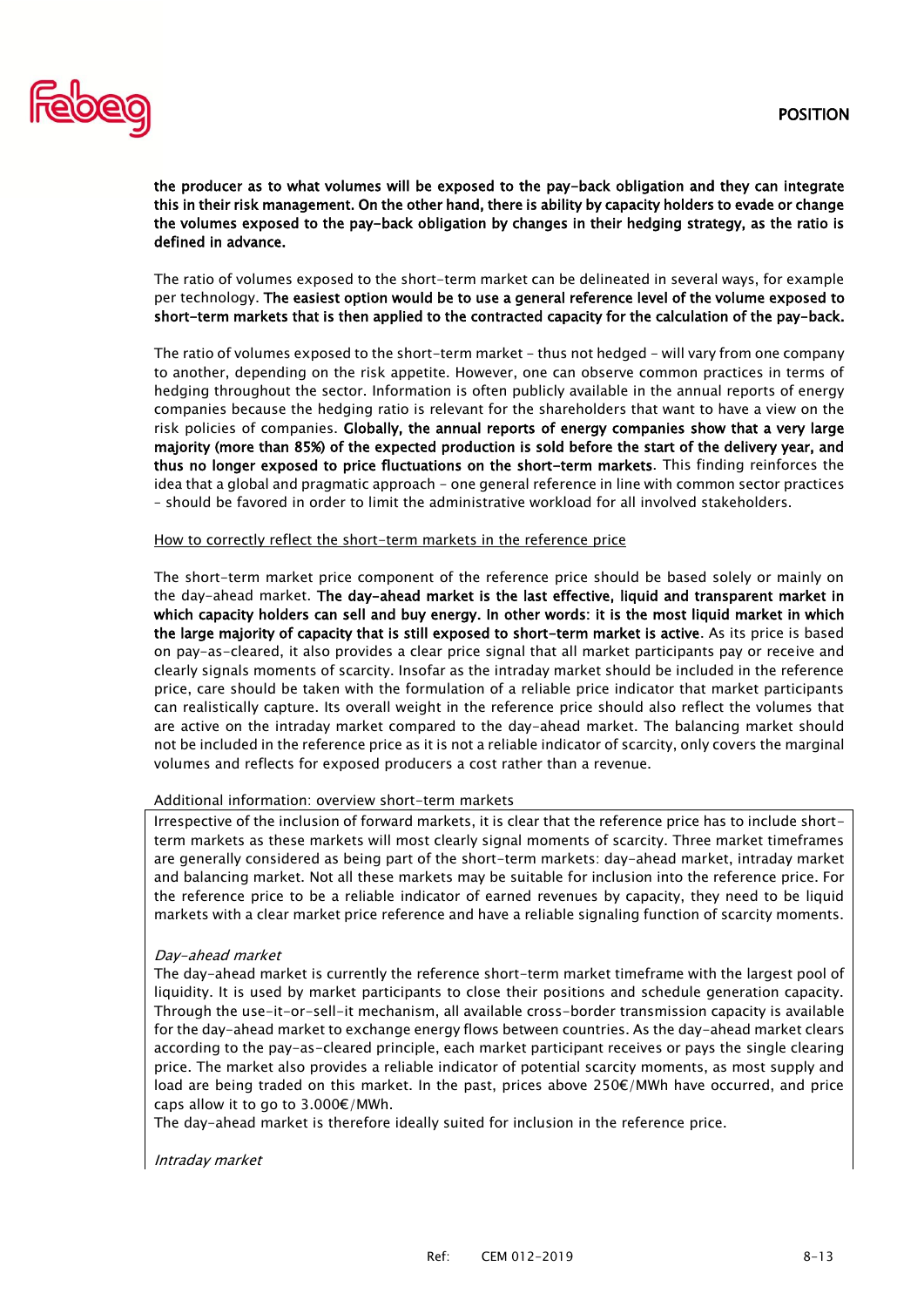

The intraday market is currently used mainly by market participants to rebalance any deviations from the schedules of the day-ahead market based on new elements. Such elements can be unexpected outages, changes in demand or reforecasts of (intermittent) renewable energy sources. As these elements can also result in scarcity, the intraday market can at moments signal a scarcity that was not present in the day-ahead market. The intraday market is a continuous trading market, where prices are based on the outcome of bilateral trades. There is therefore no single reference price captured by all market participants.

The intraday market could be relevant to include in the reference price as it can signal a scarcity moment that was not yet present in the day-ahead market. However, two elements should be considered when doing so. First, the actual volumes that are traded are still limited and thus also the capacity that actually earns any scarcity prices. Any inclusion of intraday prices in the reference price should therefore reflect the respective volumes on both the day-ahead and intraday markets. Second, as the intraday market is a continuous market, no single reference price exists that all market participants receive or pay. Even if a 'synthetic' reference price is formulated, individual market participants will earn a different income than the one calculated based on the synthetic price.

#### Balancing market

The balancing market is not a full market where market participants can exchange energy freely. It is instead an 'obligatory' market where markets participants with residual imbalances in their portfolio are forced to buy or sell energy at the imbalance price. The imbalance price is a reflection of the cost for the TSO to resolve such imbalances. The imbalance price is thus mainly driven by short-term imbalances between supply and demand. As an indicator of scarcity moments, it is therefore not reliable as high imbalance prices may occur due to unexpected outages while there is no actual scarcity situation. At the same time, the capacity exposed to imbalance prices is extremely limited and in cases of high imbalance price – indicating mostly an unexpected outage - mostly creating a cost instead of a revenue for exposed producers.

The balancing market is therefore not suitable for inclusion in the reference price. It is not a reliable indicator of scarcity situations, covers a marginal amount of volumes and mostly exposes a generator to an additional cost instead of a revenue.

## Conclusion

Scarcity prices are most likely to appear in short-term markets. However, producers do not capture the prices in short-term markets for all the energy they sell. Consumers are likewise not necessarily exposed to them, because of their respective hedging activities on the forward markets. The methodology to compute the pay-back has to correctly reflect both the revenues that assets actually earn on the short-term markets - compared to forward markets - and the associated volumes. If this distinction on prices and volumes is not properly made or skewed, it will create a risk for producers that are securing their earnings partly or wholly on the forward markets. This may be detrimental to the cost-efficient functioning of the forward markets and the capacity market. The objective of the capacity market is to reduce risks for market participants to encourage investment to ensure adequacy. The payback obligation should not undermine this objective by introducing a new risk for capacity holders.

In practice, forward markets will never exceed the strike price (representing short-term generation or opportunity costs of the peak units, storage or demand response) and are not effective at allowing the producer to capture price spikes on the short-term markets. The volumes sold on these forward markets should therefore be excluded fromthe calculation of the pay-back obligation, i.e. the payback obligation should not be applied on the volumes sold on the forward markets. Most of the options to achieve this, have drawbacks to such a degree that their implementation would have serious, detrimental impacts on the forward markets. Forward markets are important tools for risk management for both producer and consumer and have in their turn impacts on the international competitiveness of all market participants. These drawbacks should thus be taken onboard when deciding on the calculation methodology for the reference price and the volumes exposed to the pay-back obligation.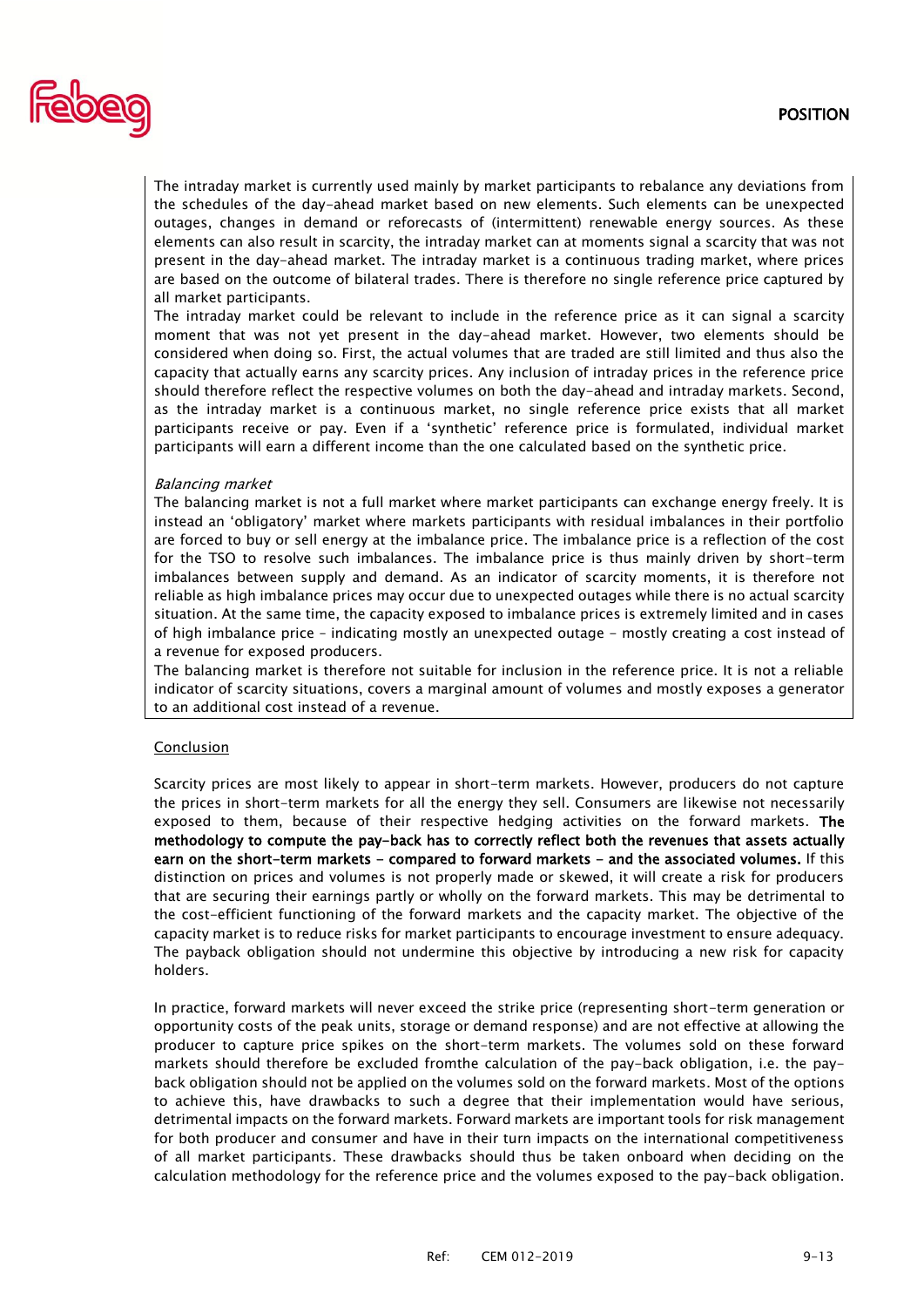

The preferred solution to take account for hedged volumes would be to use a general reference level of the volume exposed short-term markets that is then applied to the contracted capacity for the calculation of the pay-back. This provides visibility to the capacity holder on the risk exposure, excludes any possibility to manipulate the payback obligation through hedging strategies and is sufficiently simple to avoid costly implementation requirements.

In addition to the consideration of forward markets in the calculation of the pay-back amount, it should also reflect whether an asset is delivering ancillary services for the TSO. The delivery of such services should be considered as being available for supporting security of supply, even when the asset is not delivering its full, contracted capacity at the moment of scarcity5. Without such consideration, the delivery of ancillary services generates additional risks that will be reflected in the price of delivering such services.

# 4. Strike price

# 4.1. Short description

The strike price is an upfront determined price that indicated the threshold above which the capacity provider needs to reimburse the difference with the reference price6.

The strike price is in fact the threshold triggering the pay-back obligation.. The objective of the strike price is to avoid excessive revenues for some assets.

| Ireland                    | § 58              | Strike price should reflect the short run marginal costs of a peaking unit.<br>Formula taking into account fuel costs, carbon cost and cost of reference of a<br>demand response unit of 500 EUR/MWh.                                                                                                                                                                                 |
|----------------------------|-------------------|---------------------------------------------------------------------------------------------------------------------------------------------------------------------------------------------------------------------------------------------------------------------------------------------------------------------------------------------------------------------------------------|
| Italy                      | ξ<br>$90 -$<br>92 | Strike is set at level of the standard hourly variable cost of the technology with<br>the highest variable costs, i.e. peak technology.<br>125 EUR/MWh for existing contract throughout contract duration and 167<br>EUR/MWh for new contracts (reviewed after comment EC)<br>Demand response does not participate in the CRM: it is opted out and<br>exempted from financing the CRM |
| Poland                     |                   | Not applicable                                                                                                                                                                                                                                                                                                                                                                        |
| $Great-$<br><b>Britain</b> |                   | Not applicable                                                                                                                                                                                                                                                                                                                                                                        |
| <b>Belgium</b>             |                   | Strike price should be applicable to all capacity holders and should be set at<br>highest of 2 options: 1) fuel plus $CO2$ cost of the marginal plant or 2) demand<br>response costs.                                                                                                                                                                                                 |

# 4.2. Explanation FEBEG proposal

l

The economic viability of a power plant is dependent on several factors: revenues from electricity markets and other additional revenues, fuel and CO<sub>2</sub> costs, fixed costs, investment costs, etc. It is also important to point out that high electricity prices does not necessarily lead to high profits. The earning potential is mainly dependent on the spread between the electricity price received and the fuel plus

<sup>5</sup> To ensure that Elia can maintain system balance at all time, it is necessary that some assets have the capability to increase their output. This means that at all times – including during scarcity events – some assets need to be running below their maximum capacity to ensure the ability to increase their output.

 $6$  See definition 77° in article 2 of the draft law related to the capacity remuneration mechanism (version 20.07.2018).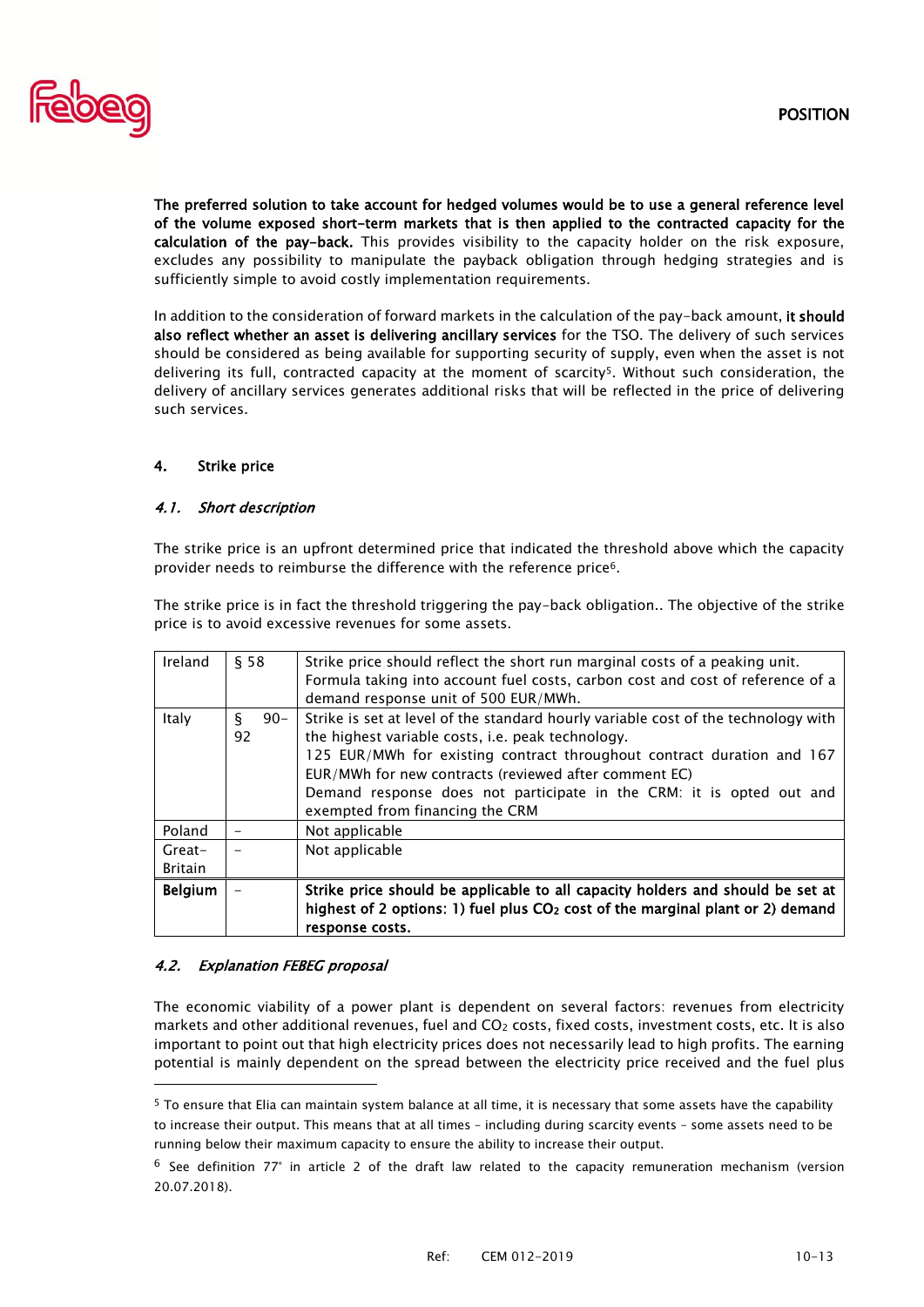

 $CO<sub>2</sub>$  price paid. To ensure the intended healthy investment climate for power plants and to minimize interference with the energy market, the strike price needs to properly reflect the underlying costs of the marginal capacity provider (generation, storage or demand response) during stress events.

It is important to emphasize that the existence of infra-marginal rents is economically justified to cover (part of) the fixed and investment costs, but a CRM based on reliability options limits somehow this infra-marginal rent in exchange for a capacity remuneration. Indeed, there's a strong link between the strike price, the reference price and the bidding strategy of capacity holders in the capacity auction: the bidding strategy for a certain asset will include the potential cost of a pay-back obligation given the reference price, the strike price and the cost structure of the asset. In other words: the higher the strike price, the lower the bids in the capacity auction.

FEBEG considers the definition of the strike price in the Irish system as good approach: the Irish strike price is formula with a multiplier based on the highest of 2 options: 1) fuel plus  $CO<sub>2</sub>$  cost of the marginal plant, or 2) demand response costs.

# According to FEBEG the strike price should therefore be one single price applicable to all capacity providers set at the highest of two options: 1) fuel plus CO<sub>2</sub> cost of the marginal plant or 2) demand response costs.

Defining the strike price this way has several advantages:

- applying the same strike price to all capacity holders will avoid any incentives for gaming and other unintended side effects on the energy markets;
- − a strike price based on the highest of the costs of the marginal plant or demand response costs ensures a level playing field between generation, storage and demand response;
- − one avoids to create market distortions because with the coexistence of different strike prices for different capacity holders participating in the auction would induce different risks and market behaviors.

The strike price should also over time be adapted to incorporate market evolutions as long as the strike price is known before the auction and fixed for the obligation period.

# 5. Assessment of the impact of the pay-back obligation

# 5.1. Introduction

l

The definition of the pay-back obligation – i.e. the definition of the reference price and the strike price – together with other relevant parameters, e.g. price caps, will be one of the key factors determining the attractiveness – and hence the success – of the CRM.

In order to have a better view on and a deeper understanding of the impact of the pay-back obligation, some hypothetical business cases are developed for illustration purposes.

# 5.2. Description of business cases

FEBEG proposes to illustrate the impact of the pay-back obligation with two business cases7, i.e. an OCGT and a CCGT. These business cases are inspired by the distribution curve for demand in the CREG study (CDC-929) of the 4th of February, 2010. These figures have involved and will certainly further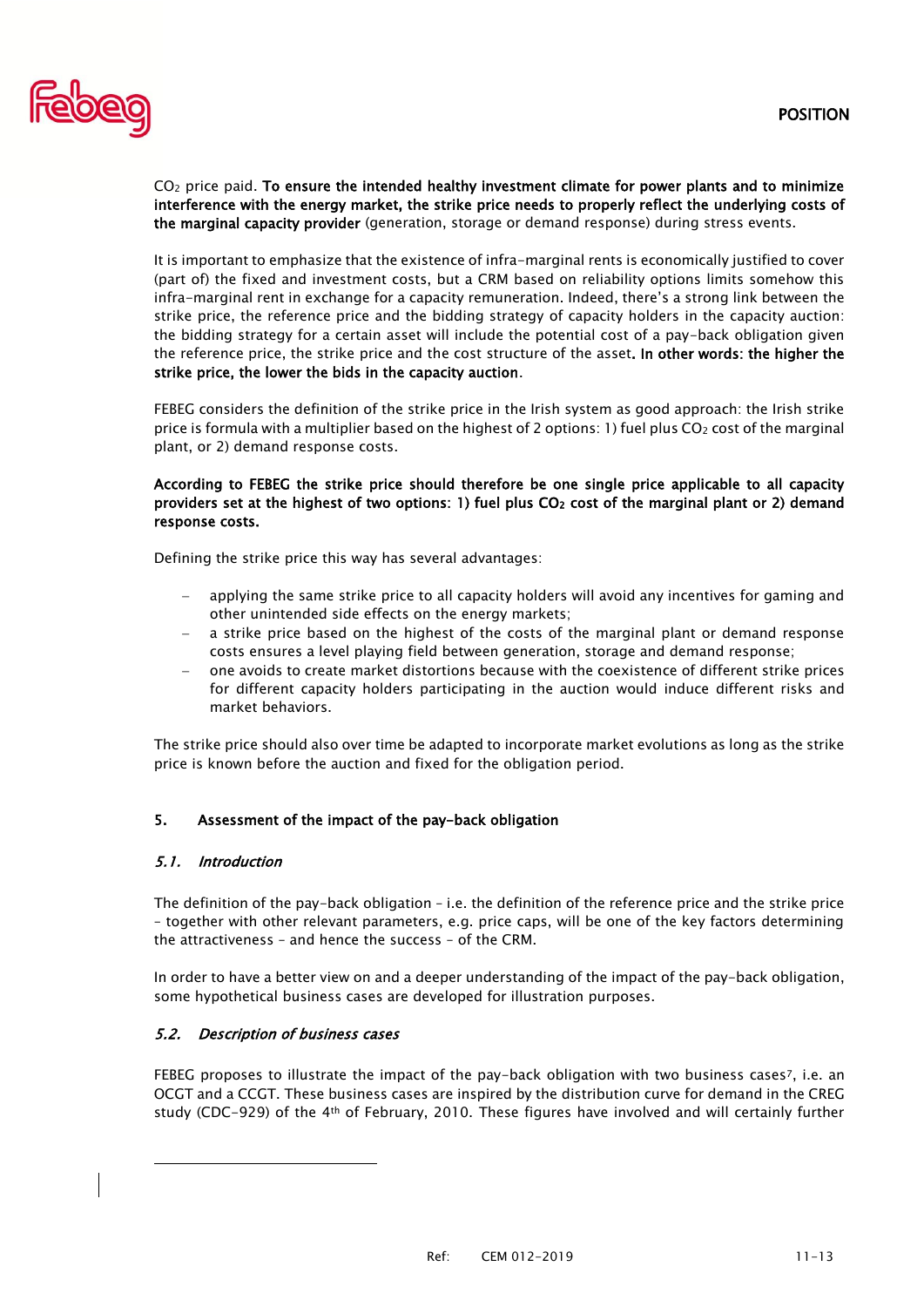

involve in function of market circumstances and are therefore to be considered as an illustration to clarify the concerns of FEBEG.

The following assumptions are made for the two business cases:

|                          | OCGT                                 | <b>CCGT</b>                             |  |  |  |
|--------------------------|--------------------------------------|-----------------------------------------|--|--|--|
| Capacity (A)             | 50 MW                                | 400 MW                                  |  |  |  |
| Use                      | Peak                                 | Semi base load                          |  |  |  |
| Forward $\mathcal{K}(B)$ | Not or limited hedged in forward     | Largely hedged in forward markets, e.g. |  |  |  |
|                          | markets, e.g. 10 %                   | 90 %                                    |  |  |  |
| Forward<br>price         | 95€/MWh                              | 50€/MWh                                 |  |  |  |
| $\mathcal{L}$            |                                      |                                         |  |  |  |
| <b>CAPEX</b> needs       | Low: $60€/kW/y$                      | High: $100€/kW/y$                       |  |  |  |
| Strike price (D)         | Two scenario's: 95€/MWh and 300€/MWh |                                         |  |  |  |
| Reference price          | Two scenario's: 95€/MWh and 500€/MWh |                                         |  |  |  |
| (E)                      |                                      |                                         |  |  |  |

It is also important to note the following:

- to reduce the complexity of the examples the day-ahead market price is applied to the full volume while variations in efficiency, gas costs and CO<sub>2</sub> price are not considered;
- 'EOM': these are the revenues from the energy only market, i.e. sum of forward market revenues (A\*B\*C) and spot market revenues ((1-B)\*A\*E) within the given hour;
- 'pay back': this is the absolute pay back obligation in the given hour, i.e. (if  $E > D$ ): (E-D)\*A\*(1-B))
- total position, i.e. EOM pay back: this figure indicates the extent to which the generator is able to pay the pay-back obligation using the revenues from the EOM.

|        |                  |               |                  |            | <b>OCGT</b> exposure |                | <b>CCGT</b> exposure |            |                |
|--------|------------------|---------------|------------------|------------|----------------------|----------------|----------------------|------------|----------------|
|        |                  | strike<br>(D) | reference<br>(E) | <b>EOM</b> | Pav back             | Total position | <b>EOM</b>           | Pay back   | Total position |
| Case   | Run              | 95            | 95               | 4,750      | 0                    | 4,750          | 21,800               | 0          | 21,800         |
|        | Unplanned outage |               |                  |            |                      |                | $-16,200$            | 0          | $-16,200$      |
| Case 2 | <b>Run</b>       | 95            | 500              | 22,975     | $-20,250$            | 2,725          | 38,000               | $-162,000$ | $-124,000$     |
|        | Unplanned outage |               |                  | $-2,025$   | $-20,250$            | $-22,275$      | $-162,000$           | $-162,000$ | $-324,000$     |
| Case 3 | Run              | 300           | 95               | 4,750      | 0                    | 4,750          | 21,800               | 0          | 21,800         |
|        | Unplanned outage |               |                  |            |                      |                | $-16,200$            |            | $-16,200$      |
| Case 4 | Run              | 300           | 500              | 22.975     | $-10,000$            | 12.975         | 38,000               | $-80.000$  | $-42,000$      |
|        | Unplanned outage |               |                  | $-2,025$   | $-10,000$            | $-12,025$      | $-162,000$           | $-80,000$  | $-242,000$     |

# 5.3. Total volume contracted in CRM is exposed to the pay-back obligation

## This example demonstrates three crucial points:

- Especially CCGTs, already without the pay-back obligation, have a strong incentive to be available at all times due to the forward hedging positions in the EOM. Unplanned unavailability is already very costly and will be avoided where possible. Therefore, the pay-back obligation in this form, would have little effect on the availability of the plant itself.
- Even when available according to agreement, the CCGT can run with a negative result. The objective of the reliability options is to pay-back part of the 'high revenues', not to have to pay-back something with was never received. Such an exposure to the pay-back obligation could discourage CCGTs to participate in a capacity auction.
- The very large pay-back obligation would in any case need to be priced into the capacity bid. This would lead to an overall higher system costs for something which clearly would have little effect on the availability of the plants.